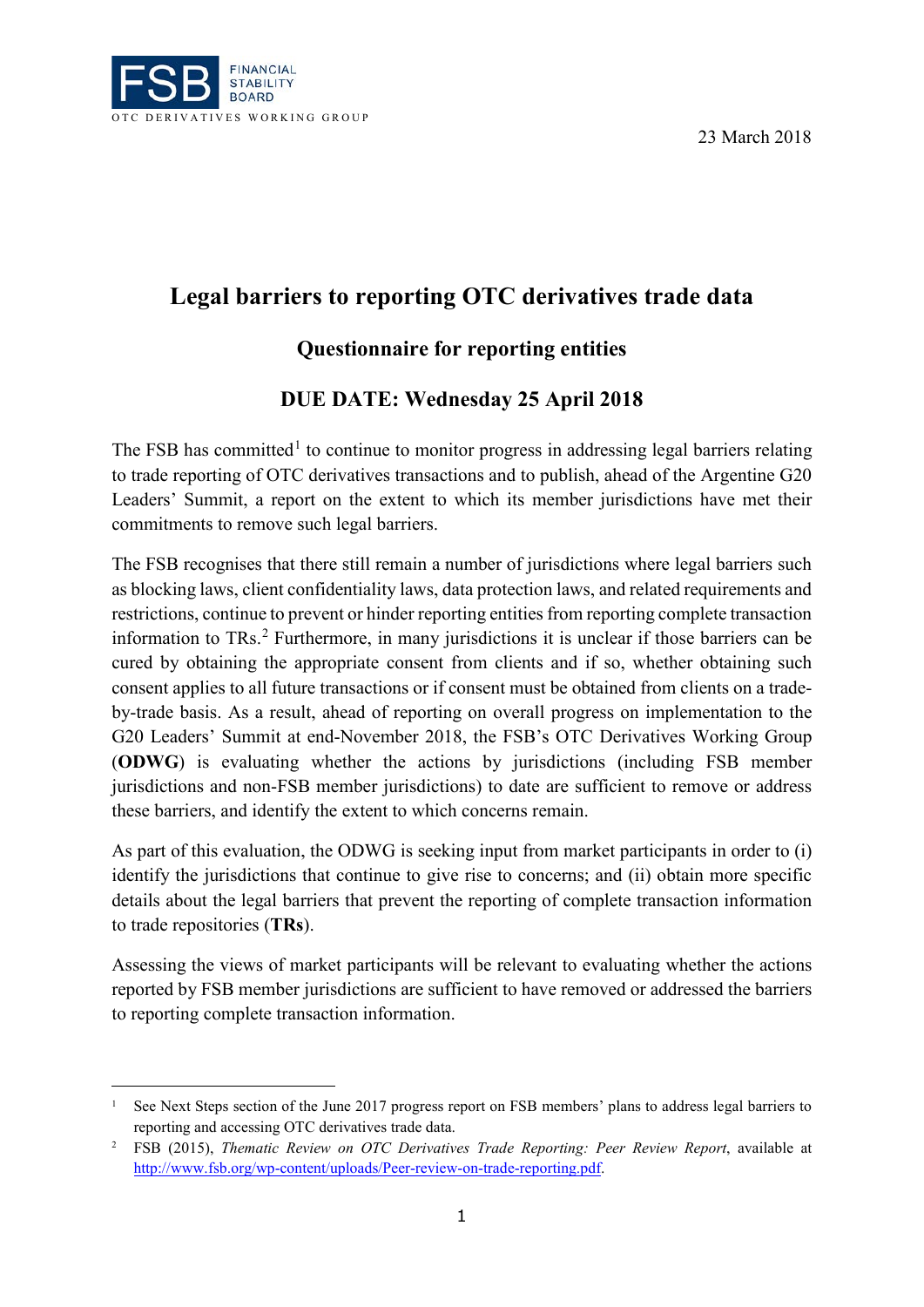#### **Instructions for completion of survey template**

*Definitions*: please see Annex.

-

*As-at date:* Please answer, as far as possible, according to current conditions that apply to any new OTC derivatives transactions as at the date of submission.

*Group-wide response:* Please answer each question as it pertains to your firm. Respondents are asked to complete this survey on a group-wide basis. Any pertinent differences between parts of a group can be mentioned in suitable places in the survey.

*Confidentiality:* While individual questionnaire responses submitted by a market participant will not be made publicly available, aggregated information will be made publicly available if the FSB Plenary members agree to its publication (see for example the jurisdiction-specific information made available in the Peer Review Report and the subsequent progress reports).<sup>[3](#page-1-0)</sup> Please note that your individual responses will be shared with the ODWG and its trade reporting legal barriers workstream and related support staff

*Submissions:* Please submit your responses using the Excel template provided (not as PDFs or other format). Please make no changes (including unlocking) the template, other than to insert your answers. You may lock your completed answers with a password if you wish. Respondents are requested kindly to return the completed questionnaire to **FSB Secretariat [\(fsb@fsb.org\)](mailto:fsb@fsb.org)** by **Wednesday 25 April 2018**.

<span id="page-1-0"></span><sup>3</sup> See FSB (2016), Report on FSB Members' Plans to Address Legal Barriers to Reporting and Accessing OTC Derivatives Transaction Data, available at [http://www.fsb.org/2016/08/fsb-publishes-progress-reports-on](http://www.fsb.org/2016/08/fsb-publishes-progress-reports-on-implementation-of-reformsto-the-otc-derivatives-market-and-on-removal-of-barriers-to-trade-reporting)[implementation-of-reformsto-the-otc-derivatives-market-and-on-removal-of-barriers-to-trade-reporting](http://www.fsb.org/2016/08/fsb-publishes-progress-reports-on-implementation-of-reformsto-the-otc-derivatives-market-and-on-removal-of-barriers-to-trade-reporting) and FSB (2017), FSB members' plans to address legal barriers to reporting and accessing OTC derivatives trade data: Progress report, available at [http://www.fsb.org/2017/06/fsb-members-plans-to-address-legal-barriers](http://www.fsb.org/2017/06/fsb-members-plans-to-address-legal-barriers-to-reporting-and-accessing-otc-derivatives-trade-data-progress-report/)[to-reporting-and-accessing-otc-derivatives-trade-data-progress-report/.](http://www.fsb.org/2017/06/fsb-members-plans-to-address-legal-barriers-to-reporting-and-accessing-otc-derivatives-trade-data-progress-report/)